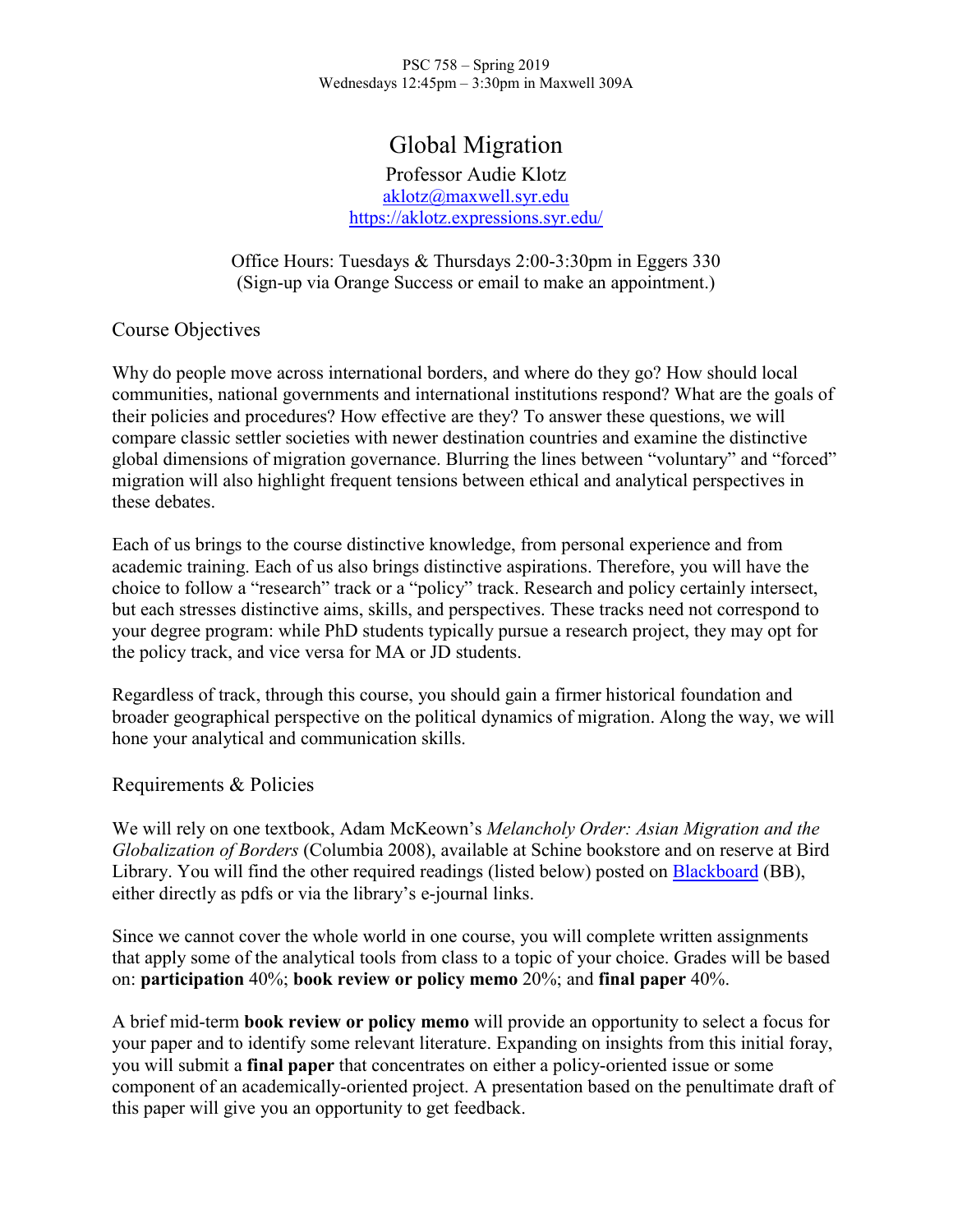**Participation** presumes regular attendance. Arrive prepared to discuss the assigned readings (see schedule below). Please silence and stow cellphones. Since many readings are digitally sourced, I do allow the use of laptops or tablets. However, for better comprehension, I encourage handwritten notes, on the readings and in class. Also, devices can undermine the flow of a conversation, which relies on eye contact and other non-verbal communication that we miss while looking at screens.

Not everyone will learn the same things from each reading assignment or subsequent discussion. Some terms or theories may be new, and at some point during the semester, we will likely cover in detail an unfamiliar part of the world. Regardless of your baseline, read sufficiently to find the author's overall argument. Writing up a brief summary or outline helps. Then begin to probe whether you find the argument convincing. Critiques often dispute the logic of the argument or propose alternative explanations which stress factors that the author ignores or downplays. Thinking comparatively can help. Do you know about a place where something similar, or strikingly different, happened? Also, consider how one week's readings complement or challenge previous readings.

Keep in mind that participation involves more than offering opinions. All of us can take simple steps that improve discussions. Strive to depersonalize disagreements by concentrating on the logic of an argument or the accuracy of an empirical claim. Also, be attuned to the possibility of confirmation bias in your own thinking, for instance by seeking out information sources beyond the algorithms of social media feeds. If you are naturally talkative, consider whether you are sincerely listening to others before offering any response. Shy people may prefer to ask a question or make a comment early as a strategy to influence the direction of discussion rather than having to jump into the middle of debate, which many people find more difficult. Or provide me with some of your reactions to the readings before class, so I can draw you into the conversation at appropriate points.

Each class member will lead discussion at least once. Discussion leaders are responsible for kicking off the session but are certainly not required to guide the whole session. You can adopt any techniques that you find most useful to raise key issues and engage members of the class. Consult with me at least a day in advance.

If you anticipate being absent for officially-sanctioned reasons, let me know in advance, with supporting documentation when appropriate. We can then confirm alternative deadlines for any missed assignments. SU's religious observances policy provides students an opportunity to make up any examination, study, or work requirements if you notify me before the end of the second week of classes using MySlice. If you are ill, send me an email when possible, and for extended absences, provide a note from your doctor when you return to class.

Hopefully anyone who has reached graduate school knows not to cut-and-paste material from websites. However, problems with plagiarism continue, and penalties for graduate students can be severe (see [http://academicintegrity.syr.edu](http://academicintegrity.syr.edu/) for details). Therefore, everyone will submit written work through TurnItIn via Blackboard, with settings that will allow you to vet drafts for sufficient paraphrasing and proper citations. If you have any questions, please see me before submitting your final version.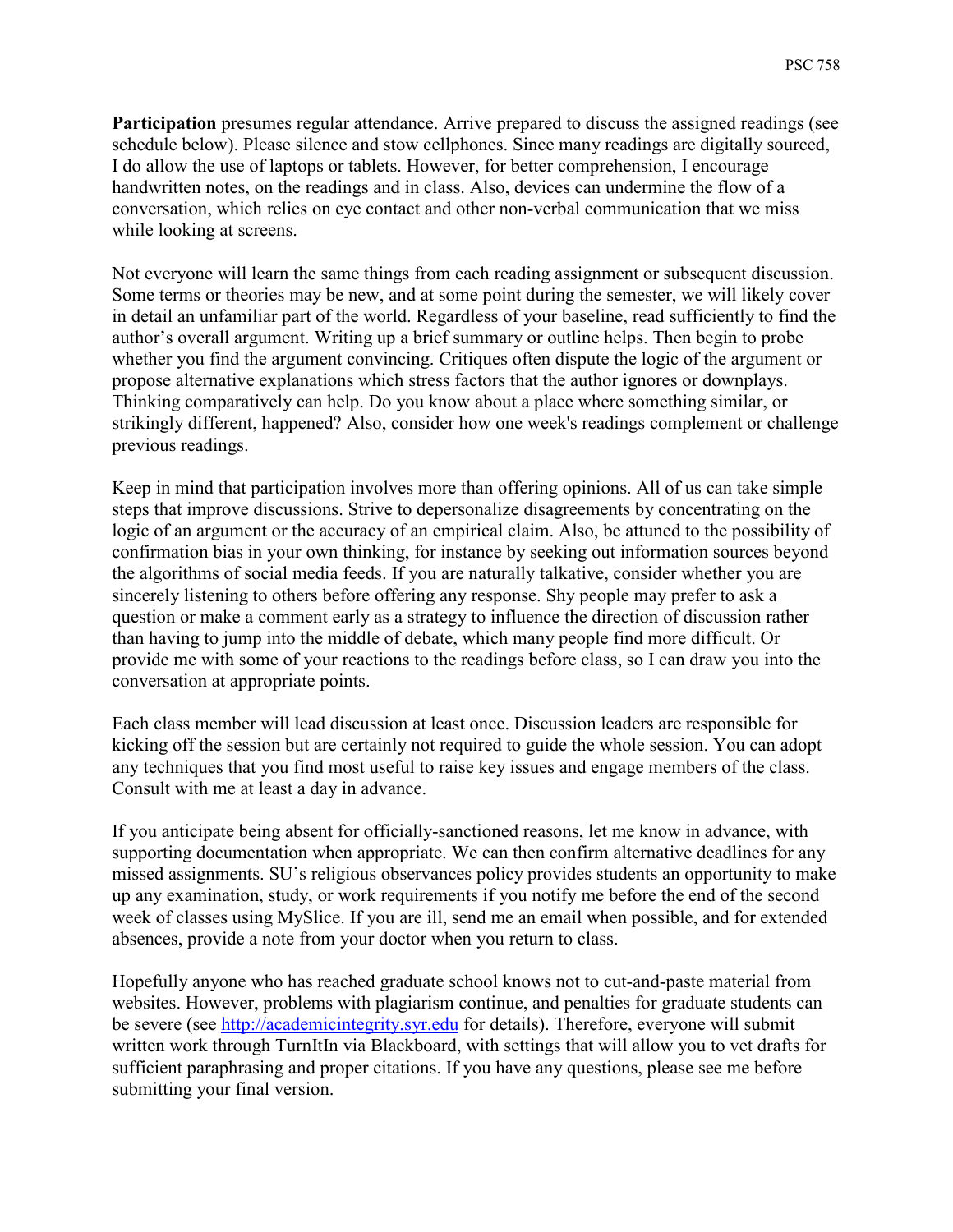If you might need accommodations for a disability, first contact the Office of Disability Services [\(ODS\)](http://disabilityservices.syr.edu/) for an appointment to discuss your needs and the process for requesting accommodations. After they provide you with an Accommodation Authorization Letter, we can make suitable arrangements. Should you seek others sorts of accommodation, see me to discuss individual circumstances.

SU provides a wide range of support services. Particularly in this course, some of the topics can be emotionally jarring. If you feel anxious for any reason, consider making an appointment at the [Counseling Center,](http://counselingcenter.syr.edu/mental-health/services.html) 315-443-4715 (any time).

#### \*\*\*\*\*\*\*\*\*\*\*\*\*\*\*\*\*\*\*\*\*\*\*\*\*\*\*\*\*\*\*\*\*\*\*\*\*\*\*\*\*\*\*\*\*\*\*\*\*\*\*\*\*\*\*\*\*\*\*\*\*\*\*\*\*\*\*\*\*\*\*\*\*

Part 1: The Politics of Migration

#### 1/16: Course Overview

We will survey topics and assignments, tentatively select discussion leaders, identify the differences between analytical and ideological perspectives, and discuss a few controversies currently in the news.

#### 1/23: Theoretical Lenses

We will compare and contrast some of the standard (political science) frameworks employed in migration analysis.

- o Gary Freeman, "Modes of Immigration Politics in Liberal Democratic States," *International Migration Review* 29 (4), 1995: 881-902.
- o Myron Weiner, "Security, Stability, and International Migration," *International Security* 17 (3), 1992/93: 91-126.
- o Joseph Carens, "Who Should Get In? The Ethics of Immigration Admissions," *Ethics & International Affairs* 17 (1), 2003: 95-110.
- o Emily Copeland, "A Rare Opening in the Wall: The Growing Recognition of Gender-Based Persecution," in *Problems of Protection: The UNHCR, Refugees, and Human Rights*, ed. N. Steiner, *et al* (Routledge 2003), pp. 101-15.

## 1/30: Analytical Tools

We will delve into some of the limitations of standard political science frameworks, which prioritize Europe and North America, and discuss some potential remedies.

- o Andreas Wimmer and Nina Glick Schiller, "Methodological Nationalism, the Social Sciences, and the Study of Migration: An Essay in Historical Epistemology," *International Migration Review* 37 (3), 2003: 576-610.
- o McKeown, *Melancholy Order*, Introduction and Conclusion.
- o Symposium on Ayelet Shachar, *The Birthright Lottery: Citizenship and Global Inequality*  (Harvard 2009, available online through the library), in *Perspectives on Politics* 9 (3), 2011: 621-37.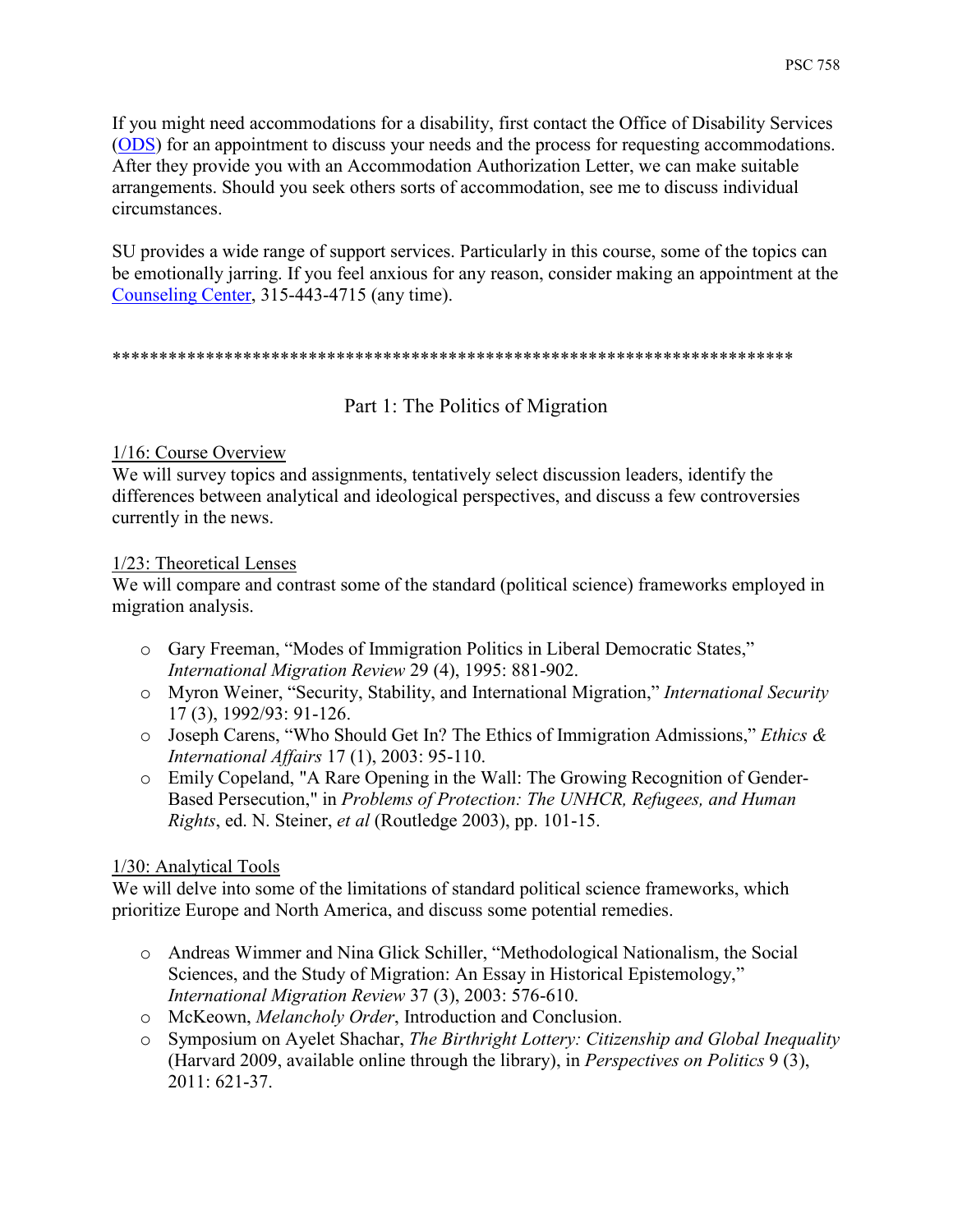# Part 2: Historical Trends in Mobility

In this section, we will concentrate geographically on the Anglosphere settler states, which span North America, Australasia, and Southern Africa, supplemented with some attention to South America. We will discuss how the issues covered matter for other parts of the world not featured in the readings.

#### 2/6: Emigrations

- o McKeown, *Melancholy Order*, Part 1.
- o Evelyn Hu-DeHart, "*La Trata Amarilla*: The 'Yellow Trade' and the Middle Passage, 1847-1884," in *Many Middle Passages: Forced Migration and the Making of the Modern World*, ed. E. Christopher, C. Pybus, and M. Rediker (California 2007), pp. 166-83.

## 2/13: Restrictions

- o McKeown, *Melancholy Order*, Part 2.
- o Edward Bemis, "Restriction of Immigration," *Andover Review*, March 1888.
- o Jeremy Martens, "A Transnational History of Immigration Restriction: Natal and New South Wales, 1896-97," *Journal of Imperial and Commonwealth History* 34 (3), 2006: 323-344.

#### 2/20: Rights

- o McKeown, *Melancholy Order*, Part 3.
- o Anna Law, "The Ninth Circuit's Internal Adjudicative Procedures and Their Effect on Pro Se and Asylum Appeals," *Georgetown Immigration Law Journal* 25 (3), 2011, 647-679.

## 2/27: Back to the Future?

o McKeown, *Melancholy Order*, Part 4.

## 3/6: Book Review or Policy Memo Due

This brief initial paper serves three purposes: topic selection for the final paper; initial foray into relevant debates; and a diagnostic of your writing. Submit via BB. No class today.

For the **Book Review**, pick a recent volume related to your topic. You can find sample reviews in journals such as the *American Political Science Review*, *International Studies Review*, *Ethnic and Racial Studies*, and *Migration Studies*. Reviews typically are very short—aim for 500 words and make each sentence count. Highlight both strengths and weaknesses. Keep in mind that all books have faults, but the best ones have productive limitations: their weaknesses point to directions for further research.

For the **Policy Memo**, make a brief "pitch" for a current controversy that needs a response from a salient organization (e.g., your hypothetical employer or internship supervisor). Bosses are busy! Be clear, concise, and compelling. Why should your organization put resources into this issue? What are the key dimensions that you will cover in the proposed report or campaign? Aim for 500 words and make each sentence count. For examples, look at the websites of similar institutional actors working on migration (non-governmental organizations, national agencies or international organizations).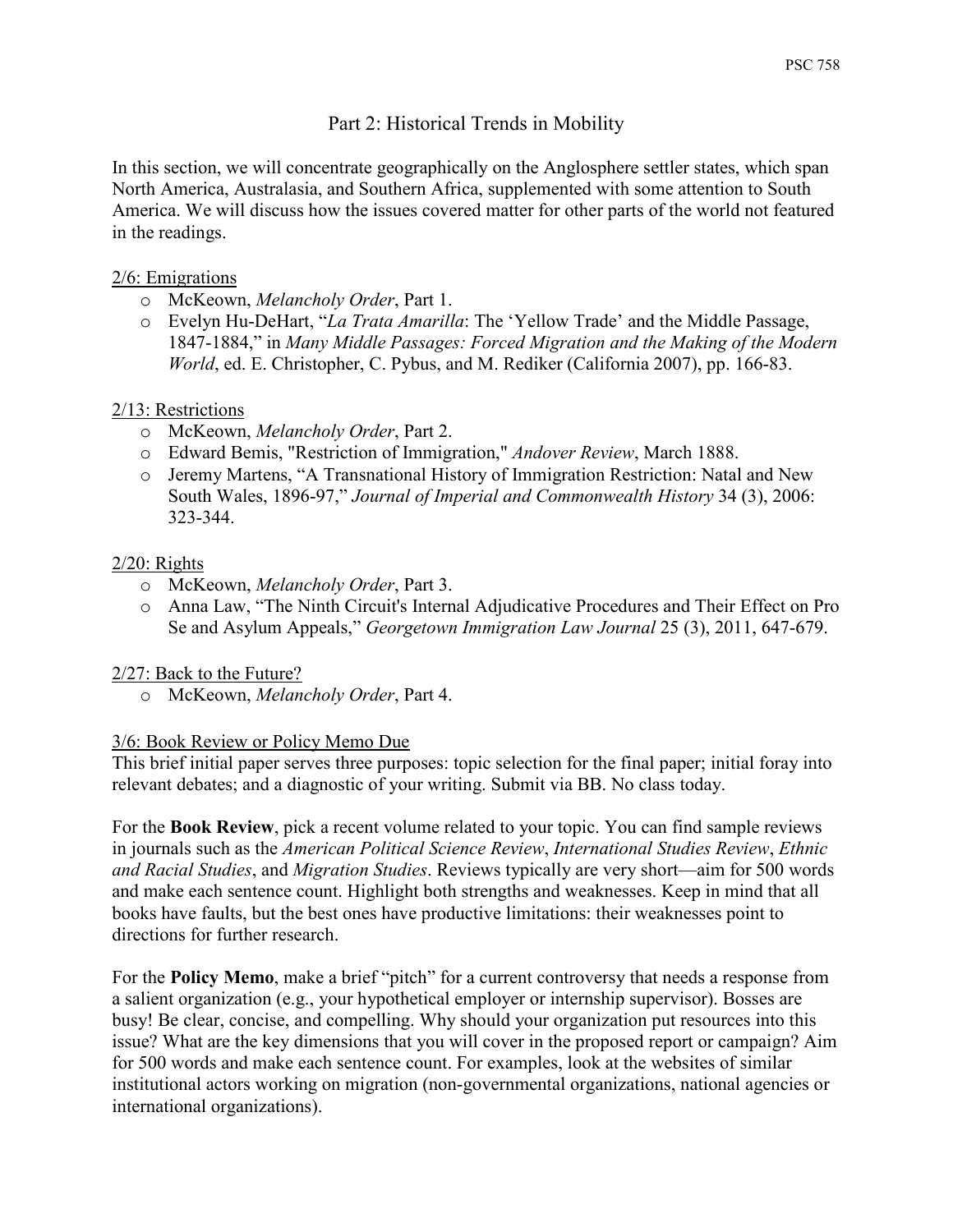#### 3/13: Spring Break—No Class

# Part 3: Contemporary Politics and Policies

In this section, we expand geographical scope while we narrow thematic focus. Again, we cannot cover everything; use the readings as a gateway to issues or ideas as you continue working on your research projects.

#### 3/20: Controlling Borders

- o Benjamin Muller, "Unsafe at Any Speed? Borders, Mobility and 'Safe Citizenship'," *Citizenship Studies* 14 (1), 2010: 75-88.
- o Sara Wallace Goodman, "Controlling Immigration through Language and Country Knowledge Requirements," *West European Politics* 34 (2), 2011: 235-255.
- o Darshan Vigneswaran, "Enduring Territoriality: South African Immigration Control, *Political Geography* 27 (7), 2008: 783-801.

#### 3/27: Circumscribing Citizenship

- o Constantino Xavier, "Experimenting with Diasporic Incorporation: The Overseas Citizenship of India," *Nationalism & Ethnic Politics* 17 (1), 2011: 34-53.
- o Michael Sharpe, "What Does Blood Membership Mean in Political Terms? The Political Incorporation of Latin American Nikkeijin (Japanese Descendants) (LAN) in Japan 1990–2004," *Japanese Journal of Political Science* 12 (1): 113-142.
- o Gerasimos Tsourapas, "Why Do States Develop Multi-tier Emigrant Policies? Evidence from Egypt," *Journal of Migration and Ethnic Studies* 41 (13), 2015: 2192–2214

## 4/3: Regulating Labor

- o Anna Boucher, "Skill, Migration and Gender in Australia and Canada: The Case of Gender-based Analysis," *Australian Journal of Political Science* 42 (3): 383-401.
- o Xiang Biao, "Emigration from China, a Sending Country Perspective," *International Migration* 41 (3), 2003: 21-46.
- o Ana Margheritis, "Piecemeal Regional Integration in the Post-Neoliberal Era: Negotiating Migration Policies within Mercosur," *Review of International Political Economy* 29 (3), 2013: 541-575.

## 4/10: Redefining Refugees

- o Roberta Cohen, "Developing an International System for Internally Displaced Persons," *International Studies Perspectives* 7 (2), 2006: 87-101.
- o Frank Biermann and Ingrid Boas, "Preparing for a Warmer World: Towards a Global Governance System to Protect Climate Refugees," *Global Environmental Politics* 10 (1), 2010: 60-88.
- o Celia Medrano, "Securing Protection for De Facto Refugees: The Case of Central America's Northern Triangle," *Ethics & International Affairs* 31 (2), 2017: 129-142.